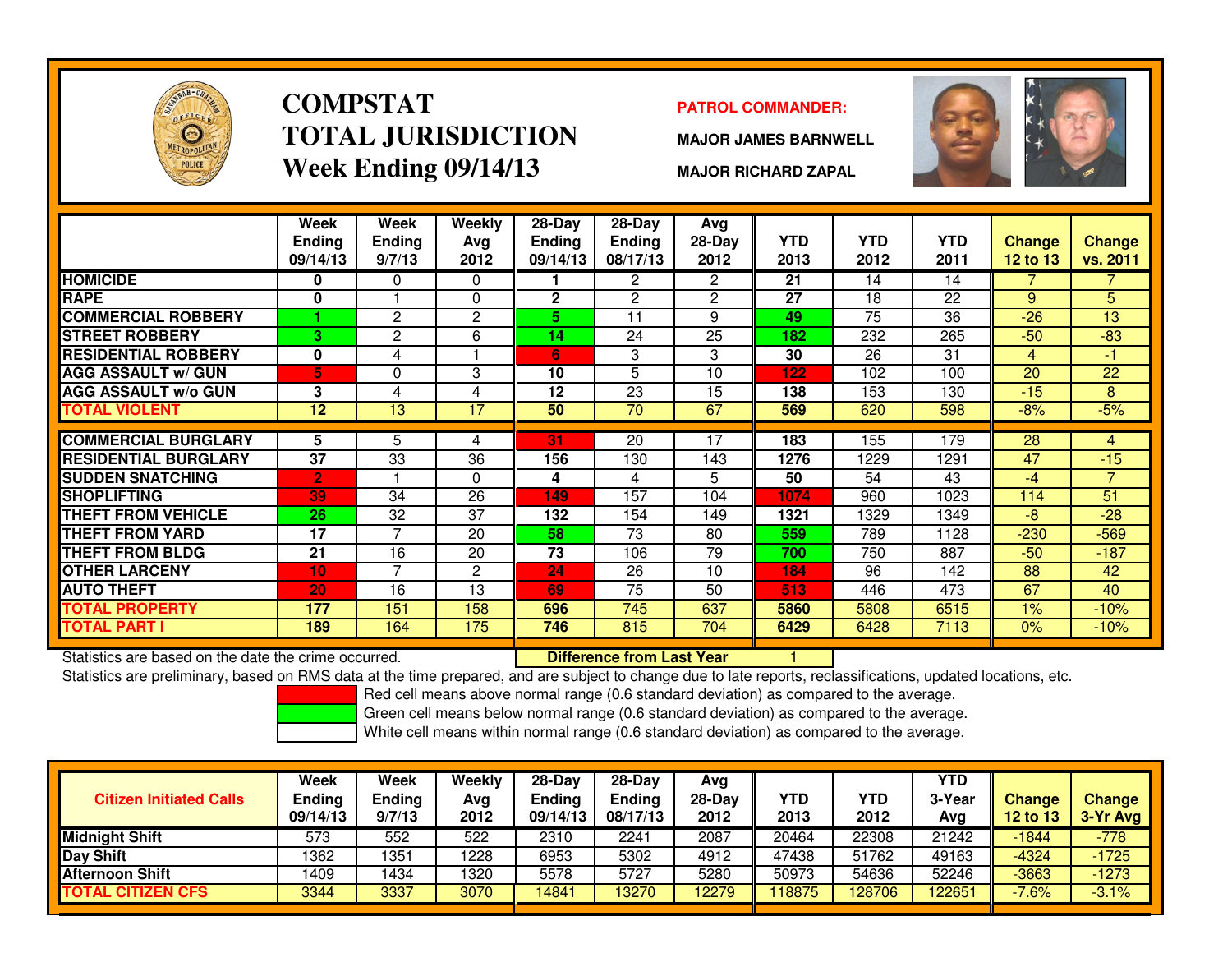

### **COMPSTATWEST CHATHAM PRECINCTWeek Ending 09/14/13**

### **PRECINCT COMMANDER:**

**CAPT. PHILIP REILLEY**



|                             | Week<br><b>Endina</b><br>09/14/13 | Week<br><b>Ending</b><br>9/7/13 | Weekly<br>Avg<br>2012 | 28-Day<br><b>Endina</b><br>09/14/13 | 28-Day<br><b>Endina</b><br>08/17/13 | Avg<br>28-Day<br>2012 | <b>YTD</b><br>2013 | <b>YTD</b><br>2012 | <b>YTD</b><br>2011 | <b>Change</b><br><b>12 to 13</b> | <b>Change</b><br>vs. 2011 |
|-----------------------------|-----------------------------------|---------------------------------|-----------------------|-------------------------------------|-------------------------------------|-----------------------|--------------------|--------------------|--------------------|----------------------------------|---------------------------|
| <b>HOMICIDE</b>             | 0                                 | 0                               | 0                     | 0                                   | 0                                   | $\Omega$              |                    | $\Omega$           | 2                  |                                  | $-1$                      |
| <b>RAPE</b>                 | $\mathbf{0}$                      | 0                               | 0                     | $\mathbf{0}$                        |                                     |                       | 6                  | 5                  | 5                  |                                  |                           |
| <b>COMMERCIAL ROBBERY</b>   | $\mathbf{0}$                      | 0                               | 0                     | 0                                   | 0                                   | $\overline{2}$        | 4                  | 15                 | 8                  | $-11$                            | $-4$                      |
| <b>STREET ROBBERY</b>       | 0                                 |                                 |                       | 4                                   | $\mathbf{2}$                        | 3                     | 20                 | 29                 | 29                 | $-9$                             | $-9$                      |
| <b>RESIDENTIAL ROBBERY</b>  | $\bf{0}$                          | $\Omega$                        | 0                     | $\bf{0}$                            |                                     | $\Omega$              | 5                  | 4                  | 5                  | ٠                                | $\Omega$                  |
| <b>AGG ASSAULT w/ GUN</b>   | $\bf{0}$                          | 0                               | 0                     |                                     | 0                                   |                       | 12                 | 12                 | 21                 | $\Omega$                         | -9                        |
| <b>AGG ASSAULT w/o GUN</b>  | $\bf{0}$                          | 0                               |                       |                                     | 4                                   | 2                     | 23                 | 21                 | 23                 | $\overline{2}$                   | $\Omega$                  |
| <b>TOTAL VIOLENT</b>        | $\mathbf{0}$                      |                                 | 2                     | 6                                   | 8                                   | 9                     | 71                 | 86                 | 93                 | $-17%$                           | $-24%$                    |
|                             |                                   |                                 |                       |                                     |                                     |                       |                    |                    |                    |                                  |                           |
| <b>COMMERCIAL BURGLARY</b>  | 0                                 |                                 |                       | $\mathbf{2}$                        | 5                                   | 3                     | $\overline{22}$    | 23                 | 20                 | -1                               | $\overline{2}$            |
| <b>RESIDENTIAL BURGLARY</b> | $\overline{9}$                    | 3                               | 6                     | 24                                  | 29                                  | 23                    | 212                | 202                | 198                | 10                               | 14                        |
| <b>SUDDEN SNATCHING</b>     | 0                                 | 0                               | 0                     | 0                                   | $\mathbf 0$                         |                       | $\bf{0}$           | 7                  | 5                  | $-7$                             | $-5$                      |
| <b>SHOPLIFTING</b>          | $\mathbf{2}$                      | 3                               | $\mathbf{2}$          | 13                                  | 12                                  | 10                    | 103                | 92                 | 108                | 11                               | $-5$                      |
| <b>THEFT FROM VEHICLE</b>   | 6                                 | 9                               | 5                     | 24                                  | 19                                  | 22                    | 189                | 185                | 186                | 4                                | 3                         |
| <b>THEFT FROM YARD</b>      | $\mathbf{2}$                      | 0                               | 3                     | 10                                  | 8                                   | 13                    | 73                 | 125                | 190                | $-52$                            | $-117$                    |
| <b>THEFT FROM BLDG</b>      | 3                                 | 5                               | 3                     | 16                                  | 12                                  | 12                    | 99                 | 121                | 138                | $-22$                            | $-39$                     |
| <b>OTHER LARCENY</b>        | $\overline{2}$                    | 0                               | 0                     | 3                                   | 4                                   | $\overline{2}$        | 15                 | 16                 | 27                 | -1                               | $-12$                     |
| <b>AUTO THEFT</b>           | 5                                 | 4                               | 2                     | 14                                  | 10                                  | ⇁                     | 77                 | 61                 | 103                | 16                               | $-26$                     |
| <b>TOTAL PROPERTY</b>       | 29                                | 25                              | 23                    | 106                                 | 99                                  | 91                    | 790                | 832                | 975                | $-5%$                            | $-19%$                    |
| <b>TOTAL PART I</b>         | 29                                | 26                              | 25                    | 112                                 | 107                                 | 101                   | 861                | 918                | 1068               | $-6%$                            | $-19%$                    |

Statistics are based on the date the crime occurred. **Difference from Last Year** 

Statistics are based on the date the crime occurred.<br>Statistics are preliminary, based on RMS data at the time prepared, and are subject to change due to late reports, reclassifications, updated locations, etc.

Red cell means above normal range (0.6 standard deviation) as compared to the average.

Green cell means below normal range (0.6 standard deviation) as compared to the average.

| <b>Citizen Initiated Calls</b> | Week<br><b>Ending</b><br>09/14/13 | Week<br><b>Ending</b><br>9/7/13 | Weekly<br>Avg<br>2012 | $28-Day$<br>Ending<br>09/14/13 | $28-Day$<br><b>Ending</b><br>08/17/13 | Avg<br>28-Day<br>2012 | YTD<br>2013 | YTD<br>2012 | <b>YTD</b><br>3-Year<br>Avg | <b>Change</b><br>12 to 13 | <b>Change</b><br>3-Yr Avg |
|--------------------------------|-----------------------------------|---------------------------------|-----------------------|--------------------------------|---------------------------------------|-----------------------|-------------|-------------|-----------------------------|---------------------------|---------------------------|
| <b>Midnight Shift</b>          | 105                               | 96                              | 100                   | 446                            | 467                                   | 401                   | 3996        | 4456        | 4163                        | -460                      | $-167$                    |
| <b>Day Shift</b>               | 285                               | 263                             | 248                   | 2738                           | 144                                   | 993                   | 9748        | 10267       | 9924                        | $-519$                    | $-176$                    |
| <b>Afternoon Shift</b>         | 315                               | 274                             | 271                   | 1204                           | 1052                                  | 1086                  | 10417       | 1050        | 10656                       | $-633$                    | $-239$                    |
| <b>TOTAL CITIZEN CFS</b>       | 705                               | 705                             | 620                   | 4388                           | 2663                                  | 2479                  | 24161       | 25773       | 24743                       | $-6.3%$                   | $-2.4%$                   |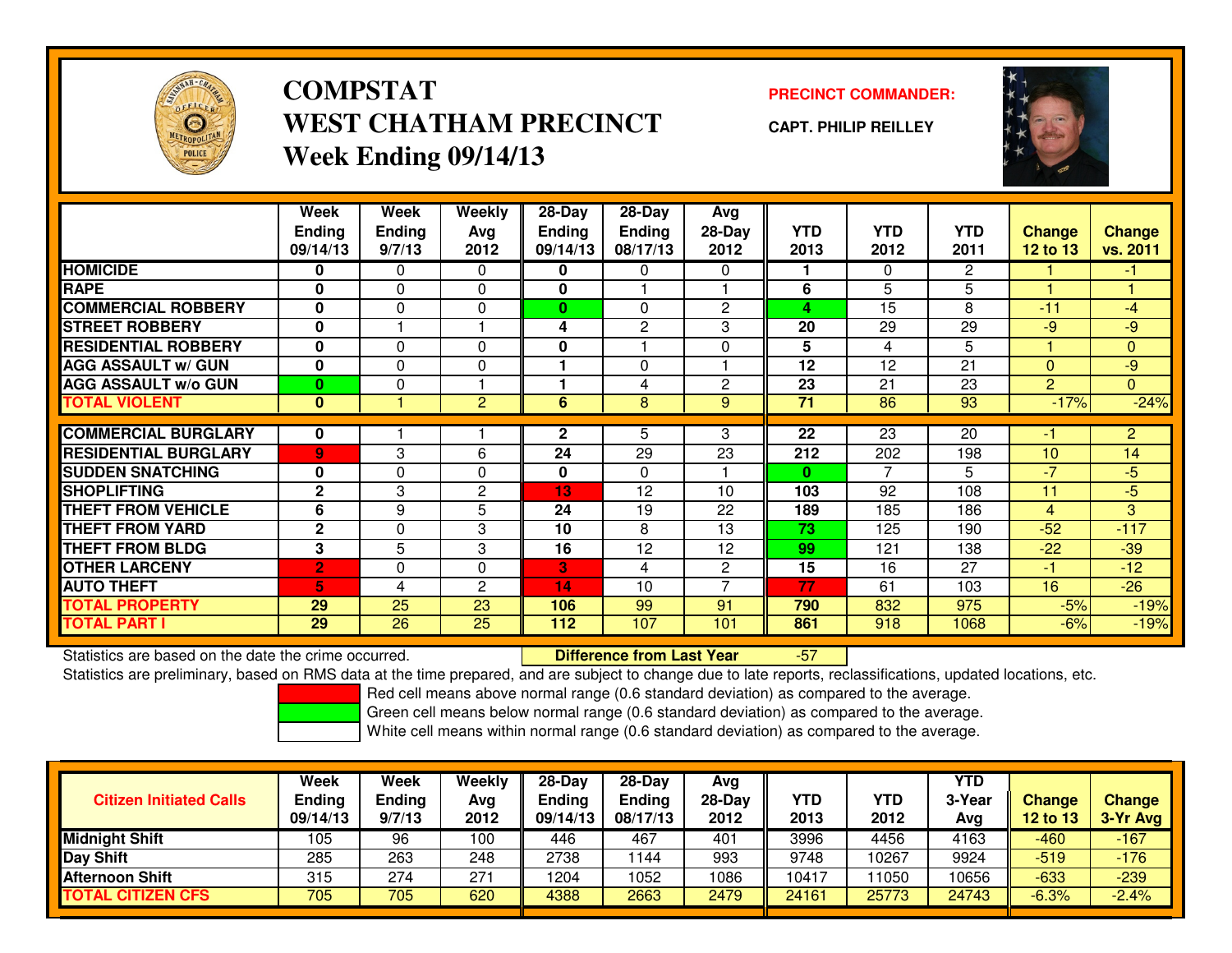

## **COMPSTATDOWNTOWN PRECINCTWeek Ending 09/14/13**

#### **PRECINCT COMMANDER:**

**CAPT. MIKE WILKINS**



|                             | Week<br><b>Endina</b><br>09/14/13 | Week<br><b>Ending</b><br>9/7/13 | Weekly<br>Ava<br>2012 | $28 - Day$<br>Endina<br>09/14/13 | $28-Day$<br><b>Ending</b><br>08/17/13 | Avg<br>$28-Day$<br>2012 | <b>YTD</b><br>2013 | <b>YTD</b><br>2012 | <b>YTD</b><br>2011 | <b>Change</b><br>12 to 13 | <b>Change</b><br>vs. 2011 |
|-----------------------------|-----------------------------------|---------------------------------|-----------------------|----------------------------------|---------------------------------------|-------------------------|--------------------|--------------------|--------------------|---------------------------|---------------------------|
| <b>HOMICIDE</b>             | 0                                 | 0                               | 0                     |                                  | 0                                     |                         | 8                  | 5                  | 3                  | 3                         | 5.                        |
| <b>RAPE</b>                 | $\bf{0}$                          | $\Omega$                        | 0                     | $\bf{0}$                         | $\Omega$                              | $\Omega$                | 6                  | 5                  | 4                  |                           | $\overline{2}$            |
| <b>COMMERCIAL ROBBERY</b>   | $\mathbf 0$                       | 0                               | 0                     |                                  | 3                                     |                         | 9                  | 8                  | 5                  |                           | 4                         |
| <b>STREET ROBBERY</b>       | $\bf{0}$                          |                                 | 2                     | 4                                | 8                                     | 8                       | 69                 | 74                 | 76                 | $-5$                      | $-7$                      |
| <b>RESIDENTIAL ROBBERY</b>  | $\mathbf 0$                       | $\Omega$                        | 0                     | $\mathbf 0$                      | $\Omega$                              |                         | 5                  | 5                  | 8                  | $\Omega$                  | $-3$                      |
| <b>AGG ASSAULT w/ GUN</b>   | $\mathbf 0$                       | 0                               |                       | $\bf{0}$                         |                                       | 2                       | 29                 | 18                 | 23                 | 11                        | 6                         |
| <b>AGG ASSAULT w/o GUN</b>  |                                   |                                 |                       | 3                                | 6                                     | 5                       | 31                 | 48                 | 27                 | $-17$                     | $\overline{4}$            |
| <b>TOTAL VIOLENT</b>        |                                   | 2                               | 4                     | 9                                | 18                                    | 17                      | 157                | 163                | 146                | $-4\%$                    | 8%                        |
|                             |                                   |                                 |                       |                                  |                                       |                         |                    |                    |                    |                           |                           |
| <b>COMMERCIAL BURGLARY</b>  | В'                                | 0                               |                       | 8                                | $\Omega$                              | $\mathbf{2}$            | 25                 | 21                 | 36                 | 4                         | $-11$                     |
| <b>RESIDENTIAL BURGLARY</b> | $\mathbf{2}$                      |                                 | 3                     | 10                               | 11                                    | 12                      | 122                | 113                | 130                | 9                         | $-8$                      |
| <b>SUDDEN SNATCHING</b>     |                                   |                                 | 0                     | $\mathbf{2}$                     | $\overline{c}$                        | $\mathbf{2}$            | 27                 | 25                 | 14                 | 2                         | 13                        |
| <b>SHOPLIFTING</b>          | 6                                 | 4                               | 3                     | 25                               | 29                                    | 11                      | 148                | 98                 | 121                | 50                        | 27                        |
| <b>THEFT FROM VEHICLE</b>   | 3                                 | 4                               | 7                     | 19                               | 41                                    | 29                      | 266                | 272                | 237                | $-6$                      | 29                        |
| <b>THEFT FROM YARD</b>      | 5                                 |                                 | 5                     | 12 <sub>2</sub>                  | 27                                    | 19                      | 174                | 169                | 276                | 5                         | $-102$                    |
| <b>THEFT FROM BLDG</b>      | 4                                 | 2                               | 5                     | 13                               | 22                                    | 18                      | 129                | 167                | 180                | $-38$                     | $-51$                     |
| <b>OTHER LARCENY</b>        | 0                                 | 2                               | ۴                     | 4                                | 6                                     | $\overline{2}$          | 43                 | 19                 | 45                 | 24                        | $-2$                      |
| <b>AUTO THEFT</b>           | 3                                 |                                 | 2                     | 10                               | 12                                    | 8                       | 86                 | 67                 | 57                 | 19                        | 29                        |
| TOTAL PROPERTY              | 27                                | 16                              | 25                    | 103                              | 150                                   | 104                     | 1020               | 951                | 1096               | 7%                        | $-7%$                     |
| <b>TOTAL PART I</b>         | 28                                | 18                              | 30                    | 112                              | 168                                   | 121                     | 1177               | 1114               | 1242               | 6%                        | $-5%$                     |

Statistics are based on the date the crime occurred. **Difference from Last Year** 

Statistics are based on the date the crime occurred. **Extence to Lubert Conduct Conduct Article Conduct Conduc**<br>Statistics are preliminary, based on RMS data at the time prepared, and are subject to change due to late repo

Red cell means above normal range (0.6 standard deviation) as compared to the average.

Green cell means below normal range (0.6 standard deviation) as compared to the average.

| <b>Citizen Initiated Calls</b> | Week<br><b>Ending</b><br>09/14/13 | Week<br>Ending<br>9/7/13 | Weekly<br>Avg<br>2012 | $28-Day$<br><b>Ending</b><br>09/14/13 | $28 - Day$<br><b>Ending</b><br>08/17/13 | Avg<br>28-Day<br>2012 | YTD<br>2013 | YTD<br>2012 | <b>YTD</b><br>3-Year<br>Avg | <b>Change</b><br><b>12 to 13</b> | <b>Change</b><br>3-Yr Avg |
|--------------------------------|-----------------------------------|--------------------------|-----------------------|---------------------------------------|-----------------------------------------|-----------------------|-------------|-------------|-----------------------------|----------------------------------|---------------------------|
| <b>Midnight Shift</b>          | 131                               | 108                      | 120                   | 480                                   | 472                                     | 480                   | 4512        | 4956        | 4767                        | -444                             | -255                      |
| <b>Day Shift</b>               | 228                               | 247                      | 210                   | 944                                   | 912                                     | 838                   | 8461        | 8963        | 8589                        | $-502$                           | $-128$                    |
| Afternoon Shift                | 243                               | 233                      | 222                   | 982                                   | 1052                                    | 889                   | 9280        | 9450        | 9157                        | $-170$                           | 123                       |
| <b>TOTAL CITIZEN CFS</b>       | 602                               | 588                      | 552                   | 2406                                  | 2436                                    | 2207                  | 22253       | 23369       | 22513                       | $-4.8%$                          | $-1.2%$                   |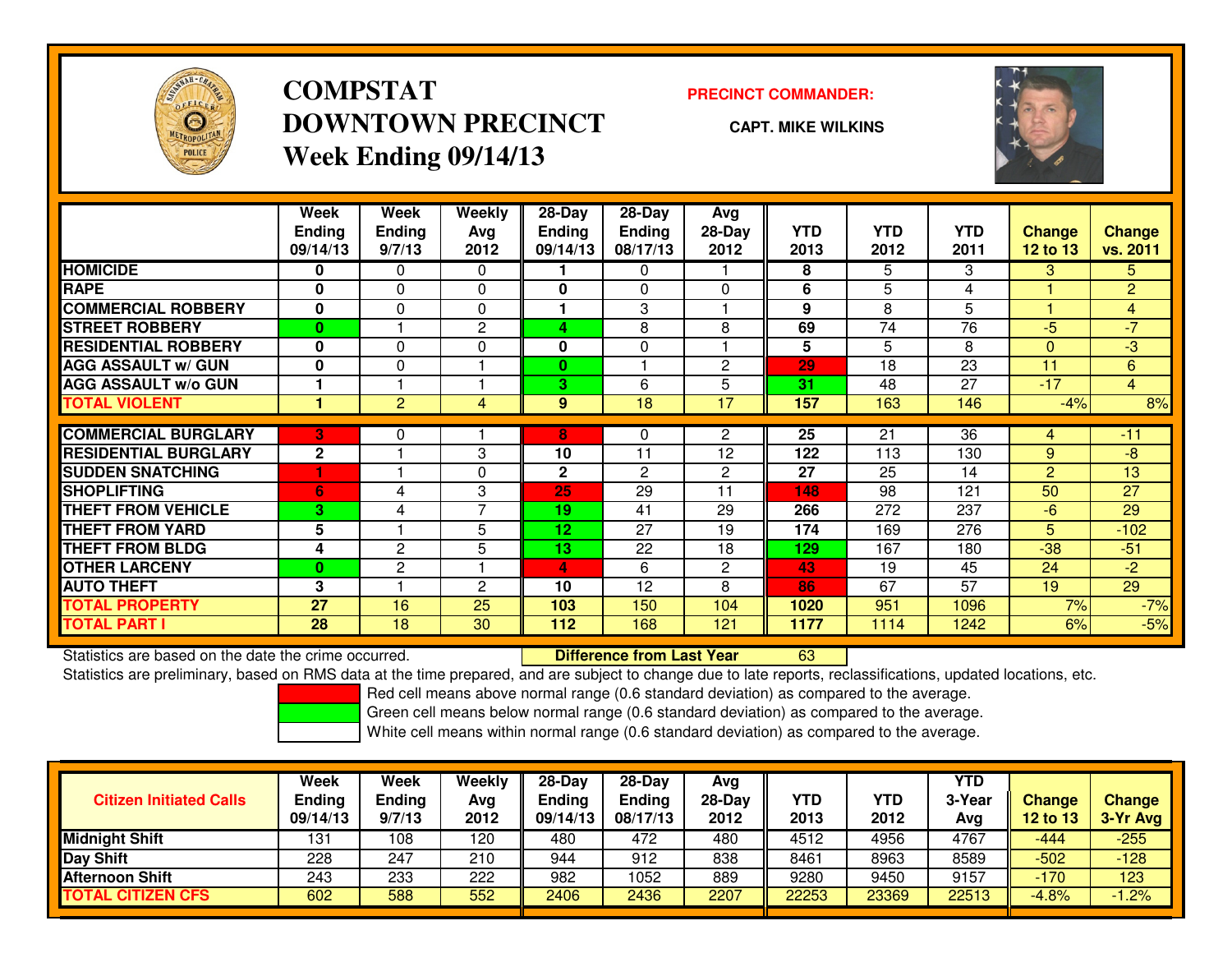

## **COMPSTATCENTRAL PRECINCT CAPT. DEVONN ADAMSWeek Ending 09/14/13**

### **PRECINCT COMMANDER:**



|                             | Week<br><b>Ending</b><br>09/14/13 | Week<br><b>Ending</b><br>9/7/13 | <b>Weekly</b><br>Avg<br>2012 | 28-Day<br><b>Ending</b><br>09/14/13 | $28$ -Day<br><b>Ending</b><br>08/17/13 | Avg<br>$28-Day$<br>2012 | <b>YTD</b><br>2013 | <b>YTD</b><br>2012 | <b>YTD</b><br>2011 | Change<br><b>12 to 13</b> | <b>Change</b><br>vs. 2011 |
|-----------------------------|-----------------------------------|---------------------------------|------------------------------|-------------------------------------|----------------------------------------|-------------------------|--------------------|--------------------|--------------------|---------------------------|---------------------------|
| <b>HOMICIDE</b>             | 0                                 | $\Omega$                        | $\Omega$                     | 0                                   | $\overline{2}$                         |                         | 7                  | 5                  | 5                  | $\overline{2}$            | $\overline{2}$            |
| <b>RAPE</b>                 | $\bf{0}$                          | $\Omega$                        | $\Omega$                     | 0                                   | $\Omega$                               | 0                       | 5                  |                    | 6                  | 4                         | $-1$                      |
| <b>COMMERCIAL ROBBERY</b>   | 0                                 |                                 | $\Omega$                     |                                     | 2                                      | $\overline{2}$          | 11                 | 10                 | 5                  |                           | 6                         |
| <b>STREET ROBBERY</b>       | $\bf{0}$                          | 0                               | 2                            | 2                                   | 6                                      |                         | 42                 | 55                 | 89                 | $-13$                     | $-47$                     |
| <b>RESIDENTIAL ROBBERY</b>  | $\bf{0}$                          |                                 | $\Omega$                     |                                     | $\Omega$                               | $\Omega$                | 5                  | 3                  | 3                  | 2                         | $\overline{2}$            |
| <b>AGG ASSAULT w/ GUN</b>   | $\overline{2}$                    | $\Omega$                        |                              | 5                                   | 4                                      | 4                       | 41                 | 37                 | 36                 | 4                         | 5                         |
| <b>AGG ASSAULT w/o GUN</b>  |                                   | $\overline{c}$                  |                              | 4                                   | $\overline{7}$                         | 3                       | 42                 | 35                 | 31                 | $\overline{7}$            | 11                        |
| <b>TOTAL VIOLENT</b>        | 3                                 | 4                               | 4                            | 13                                  | $\overline{21}$                        | 16                      | 153                | 146                | 175                | 5%                        | $-13%$                    |
|                             |                                   |                                 |                              |                                     |                                        |                         |                    |                    |                    |                           |                           |
| <b>COMMERCIAL BURGLARY</b>  |                                   |                                 |                              | 9                                   | 6                                      | 4                       | 61                 | 32                 | 70                 | 29                        | $-9$                      |
| <b>RESIDENTIAL BURGLARY</b> | 6                                 | 16                              | 10                           | 36                                  | 28                                     | 39                      | 319                | 356                | 395                | $-37$                     | $-76$                     |
| <b>SUDDEN SNATCHING</b>     |                                   | $\Omega$                        | $\Omega$                     | $\overline{2}$                      | $\Omega$                               |                         | 9                  | 10                 | 17                 | -1                        | $-8$                      |
| <b>SHOPLIFTING</b>          |                                   |                                 |                              | $\overline{9}$                      | 4                                      | 4                       | 70                 | 27                 | 43                 | 43                        | 27                        |
| <b>THEFT FROM VEHICLE</b>   | 10                                | 10                              | 9                            | 48                                  | 48                                     | 35                      | 333                | 325                | 362                | 8                         | $-29$                     |
| <b>THEFT FROM YARD</b>      | $\overline{\phantom{a}}$          | 4                               | 5                            | 21                                  | 15                                     | 20                      | 146                | 207                | 313                | $-61$                     | $-167$                    |
| <b>THEFT FROM BLDG</b>      | 5                                 | $\Omega$                        | 3                            | 10                                  | 20                                     | 12                      | 145                | 125                | 203                | 20                        | $-58$                     |
| <b>OTHER LARCENY</b>        | 3                                 | $\overline{2}$                  | $\Omega$                     | 7                                   | 5                                      |                         | 34                 | 13                 | 23                 | 21                        | 11                        |
| <b>AUTO THEFT</b>           | $\mathbf{7}$                      | 6                               | 3                            | 26                                  | 33                                     | 12                      | 156                | 109                | 139                | 47                        | 17                        |
| <b>TOTAL PROPERTY</b>       | 41                                | 40                              | 32                           | 168                                 | 159                                    | 128                     | 1273               | 1204               | 1565               | 6%                        | $-19%$                    |
| <b>TOTAL PART I</b>         | 44                                | 44                              | 36                           | 181                                 | 180                                    | 145                     | 1426               | 1350               | 1740               | 6%                        | $-18%$                    |

Statistics are based on the date the crime occurred. **Difference from Last Year** 

Statistics are preliminary, based on RMS data at the time prepared, and are subject to change due to late reports, reclassifications, updated locations, etc.

Red cell means above normal range (0.6 standard deviation) as compared to the average.

Green cell means below normal range (0.6 standard deviation) as compared to the average.

<sup>76</sup>

| <b>Citizen Initiated Calls</b> | Week<br>Ending<br>09/14/13 | Week<br>Ending<br>9/7/13 | <b>Weekly</b><br>Avg<br>2012 | $28-Day$<br><b>Ending</b><br>09/14/13 | $28 - Day$<br><b>Ending</b><br>08/17/13 | Avg<br>28-Day<br>2012 | YTD<br>2013 | YTD<br>2012 | <b>YTD</b><br>3-Year<br>Avg | <b>Change</b><br><b>12 to 13</b> | <b>Change</b><br>3-Yr Avg |
|--------------------------------|----------------------------|--------------------------|------------------------------|---------------------------------------|-----------------------------------------|-----------------------|-------------|-------------|-----------------------------|----------------------------------|---------------------------|
| <b>Midnight Shift</b>          | 124                        | 133                      | 16                           | 500                                   | 496                                     | 463                   | 4436        | 4894        | 4652                        | $-458$                           | $-216$                    |
| Day Shift                      | 294                        | 298                      | 269                          | 1138                                  | 1042                                    | 1078                  | 9948        | 11066       | 9755                        | $-1118$                          | 193                       |
| <b>Afternoon Shift</b>         | 312                        | 319                      | 291                          | 1203                                  | 1224                                    | 1163                  | 10674       | 1897        | 1325                        | $-1223$                          | $-651$                    |
| <b>TOTAL CITIZEN CFS</b>       | 730                        | 750                      | 676                          | 2841                                  | 2762                                    | 2704                  | 25058       | 27857       | 25732                       | $-10.0\%$                        | $-2.6%$                   |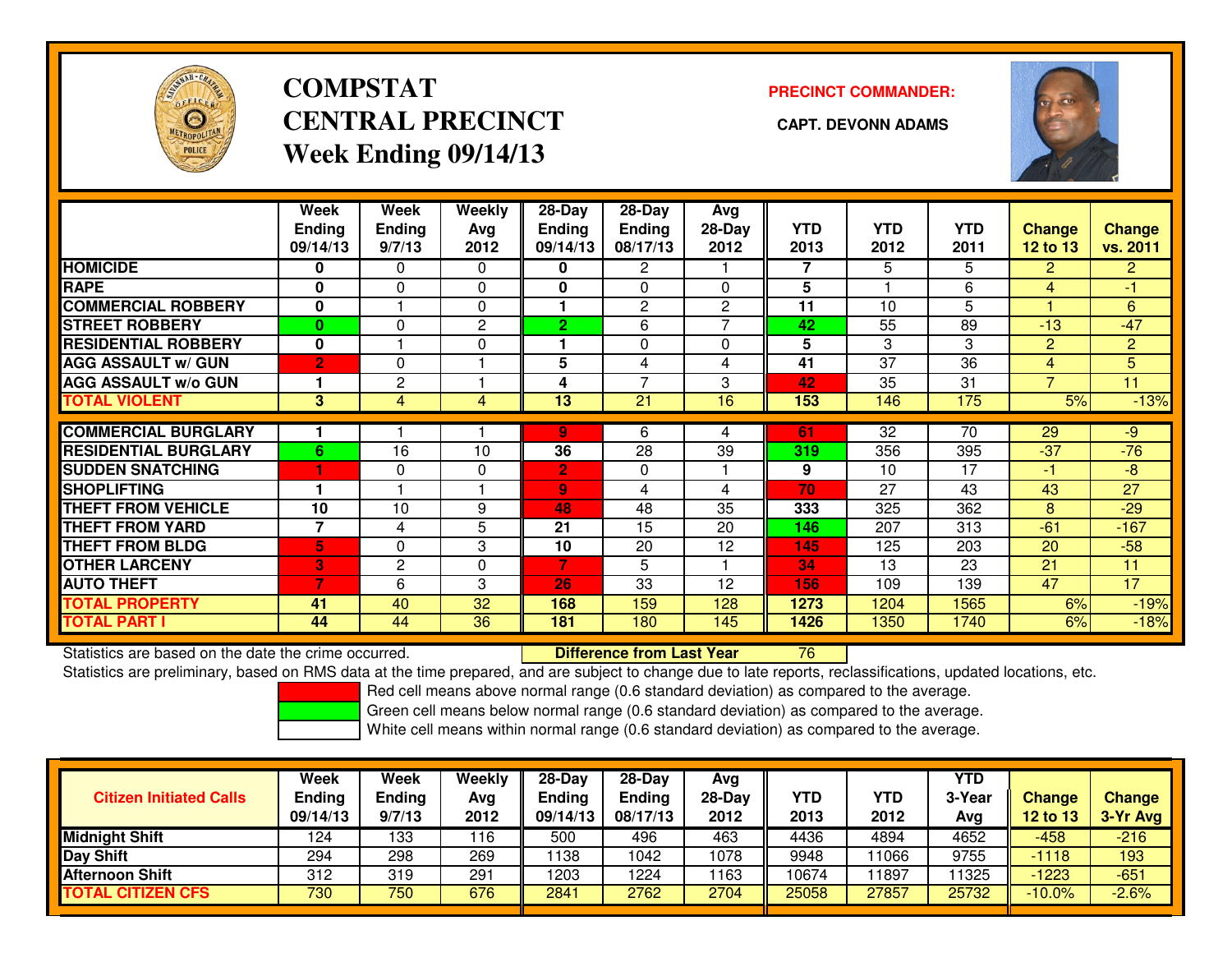

### **COMPSTAT PRECINCT COMMANDER: SOUTHSIDE PRECINCT CAPT. DEAN FAGERSTROMWeek Ending 09/14/13**



|                             | Week<br><b>Ending</b><br>09/14/13 | Week<br><b>Ending</b><br>9/7/13 | Weekly<br>Avg<br>2012 | $28-Day$<br><b>Ending</b><br>09/14/13 | $28-Day$<br><b>Ending</b><br>08/17/13 | Avg<br>$28-Day$<br>2012 | <b>YTD</b><br>2013 | <b>YTD</b><br>2012 | <b>YTD</b><br>2011 | <b>Change</b><br>12 to 13 | Change<br>vs. 2011 |
|-----------------------------|-----------------------------------|---------------------------------|-----------------------|---------------------------------------|---------------------------------------|-------------------------|--------------------|--------------------|--------------------|---------------------------|--------------------|
| <b>HOMICIDE</b>             | 0                                 | 0                               | $\Omega$              | 0                                     | 0                                     | $\Omega$                | 3                  | <sup>0</sup>       | 3                  | 3                         | $\mathbf{0}$       |
| <b>RAPE</b>                 | 0                                 |                                 | 0                     | $\overline{2}$                        | 0                                     | $\Omega$                | 5                  | 4                  | 5                  |                           | $\Omega$           |
| <b>COMMERCIAL ROBBERY</b>   | 1                                 |                                 |                       | 3                                     | 3                                     | 3                       | 15                 | 27                 | 12                 | $-12$                     | 3                  |
| <b>STREET ROBBERY</b>       | 3                                 | 0                               |                       | 4                                     | 5                                     | 4                       | 23                 | 40                 | 44                 | $-17$                     | $-21$              |
| <b>RESIDENTIAL ROBBERY</b>  | 0                                 | 2                               | $\Omega$              | $\overline{2}$                        | 2                                     |                         | 7                  | 8                  | 10                 | -1                        | $-3$               |
| <b>AGG ASSAULT w/ GUN</b>   | $\overline{2}$                    | 0                               | $\Omega$              | $\mathbf{2}$                          | 0                                     |                         | 11                 | 11                 | 7                  | $\mathbf{0}$              | 4                  |
| <b>AGG ASSAULT w/o GUN</b>  | 0                                 | 0                               |                       |                                       | $\overline{2}$                        | 2                       | 23                 | 22                 | 21                 |                           | $\overline{2}$     |
| <b>TOTAL VIOLENT</b>        | 6                                 | 4                               | 3                     | 14                                    | 12                                    | 12                      | 87                 | 112                | 102                | $-22%$                    | $-15%$             |
|                             |                                   |                                 |                       |                                       |                                       |                         |                    |                    |                    |                           |                    |
| <b>COMMERCIAL BURGLARY</b>  | 0                                 | 3                               |                       | 8                                     | 3                                     | 6                       | 43                 | 53                 | 32                 | $-10$                     | 11                 |
| <b>RESIDENTIAL BURGLARY</b> | 8                                 | 3                               | 8                     | 33                                    | 29                                    | 31                      | 277                | 272                | 226                | 5.                        | 51                 |
| <b>SUDDEN SNATCHING</b>     | 0                                 | 0                               | $\Omega$              | 0                                     |                                       |                         | 7                  | 7                  | 3                  | $\Omega$                  | $\overline{4}$     |
| <b>SHOPLIFTING</b>          | 23                                | 12                              | 14                    | 66                                    | 72                                    | 57                      | 504                | 505                | 548                | -1                        | $-44$              |
| <b>THEFT FROM VEHICLE</b>   | 3                                 | 4                               | 8                     | 18                                    | 19                                    | 33                      | 256                | 286                | 231                | $-30$                     | 25                 |
| <b>THEFT FROM YARD</b>      | $\mathbf{2}$                      |                                 | 3                     | 5.                                    | 10                                    | 13                      | 71                 | 138                | 129                | $-67$                     | $-58$              |
| <b>THEFT FROM BLDG</b>      | 6                                 | 4                               | 5                     | 14                                    | 30                                    | 19                      | 182                | 186                | 197                | -4                        | $-15$              |
| <b>OTHER LARCENY</b>        | $\overline{2}$                    |                                 | $\Omega$              | 4                                     | 4                                     | $\overline{2}$          | 49                 | 22                 | 21                 | 27                        | 28                 |
| <b>AUTO THEFT</b>           |                                   |                                 | 3                     | 4                                     | 9                                     | 13                      | 89                 | 122                | 83                 | $-33$                     | 6                  |
| <b>TOTAL PROPERTY</b>       | 45                                | 29                              | 43                    | 152                                   | 177                                   | 173                     | 1478               | 1591               | 1470               | $-7%$                     | 1%                 |
| <b>TOTAL PART I</b>         | 51                                | 33                              | 46                    | 166                                   | 189                                   | 185                     | 1565               | 1703               | 1572               | $-8%$                     | 0%                 |

Statistics are based on the date the crime occurred. **Difference from Last Year**  -138Statistics are preliminary, based on RMS data at the time prepared, and are subject to change due to late reports, reclassifications, updated locations, etc.

Red cell means above normal range (0.6 standard deviation) as compared to the average.

Green cell means below normal range (0.6 standard deviation) as compared to the average.

| <b>Citizen Initiated Calls</b> | Week<br><b>Ending</b><br>09/14/13 | Week<br>Ending<br>9/7/13 | Weekly<br>Avg<br>2012 | 28-Dav<br>Ending<br>09/14/13 | $28-Dav$<br><b>Ending</b><br>08/17/13 | Avg<br>$28-Day$<br>2012 | <b>YTD</b><br>2013 | YTD<br>2012 | <b>YTD</b><br>3-Year<br>Avg | <b>Change</b><br>12 to 13 | <b>Change</b><br>3-Yr Avg |
|--------------------------------|-----------------------------------|--------------------------|-----------------------|------------------------------|---------------------------------------|-------------------------|--------------------|-------------|-----------------------------|---------------------------|---------------------------|
| <b>Midnight Shift</b>          | 95                                | 98                       | 91                    | 386                          | 403                                   | 363                     | 3529               | 3866        | 3676                        | $-337$                    | $-147$                    |
| Day Shift                      | 282                               | 265                      | 239                   | 1046                         | 102                                   | 956                     | 9411               | 10463       | 9755                        | $-1052$                   | $-344$                    |
| <b>Afternoon Shift</b>         | 252                               | 290                      | 253                   | 1043                         | 126                                   | 1012                    | 9595               | 10478       | 9902                        | -883                      | $-307$                    |
| <b>CITIZEN CFS</b><br>ΤΟΤΑL    | 629                               | 653                      | 583                   | 2475                         | 2631                                  | 2330                    | 22535              | 24807       | 23333                       | $-9.2%$                   | $-3.4%$                   |